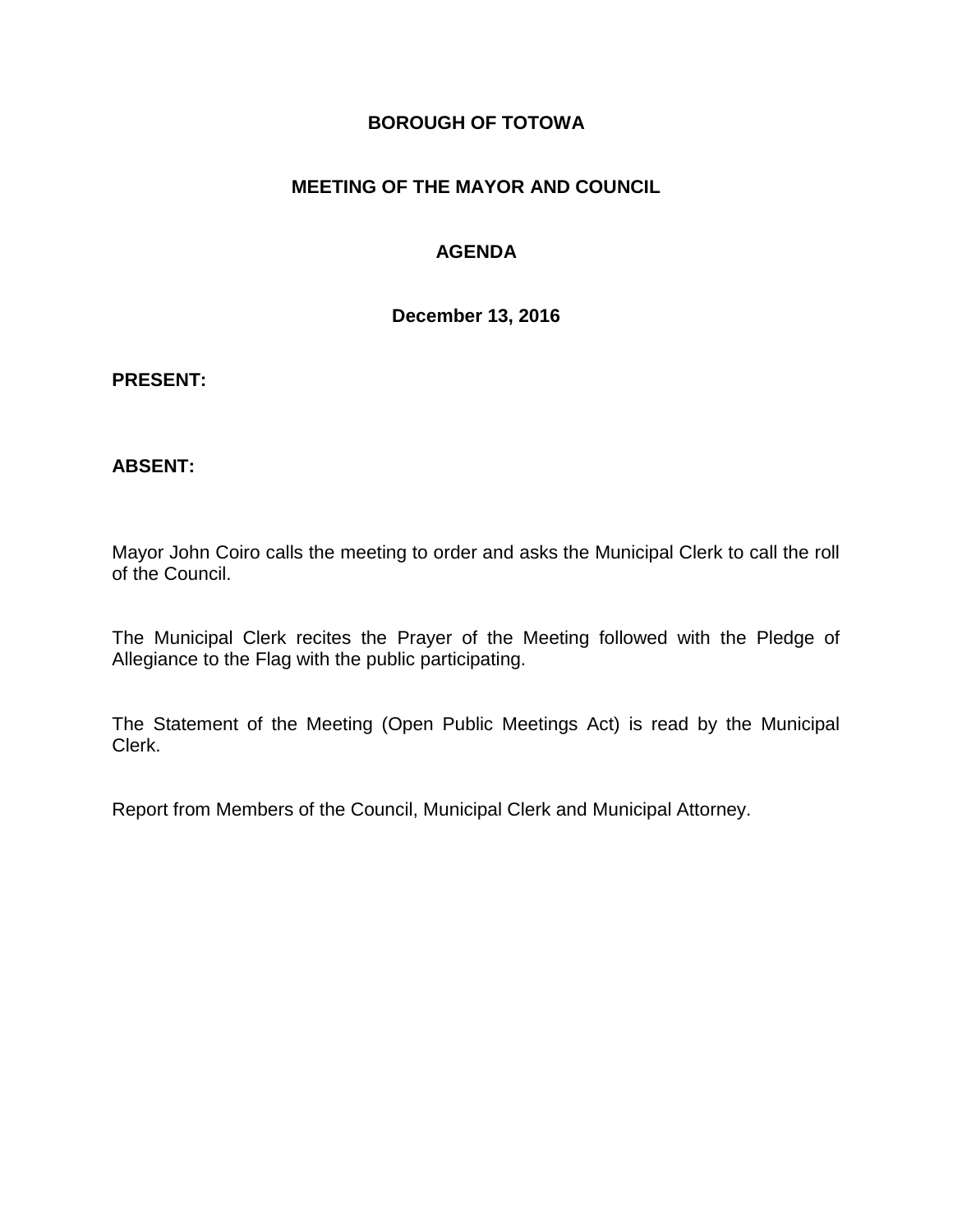Minutes of the Mayor and Council for the meeting of November 29, 2016.

### **COMMITTEE ON FINANCE: PICARELLI, D'ANGELO, FONTANELLA.**

Resolution No. 2016-25 for the payment of bills.

Resolution No. 2016-26 Authorizing Transfer Of 2016 Budget Appropriations.

Resolution authorizing the Treasurer to issue refunds to various property owners pursuant to State Tax Court judgments.

Resolution to effectuate the redemption of Tax Sale Certificate #16-00001 for 11 Jackson Road, Block 169.02, Lot 3.

Resolution Authorizing Purchase Of Various Items Through State Contract And County Cooperative Contracts.

Resolution Approving Disposal Services For Vegetative Waste Recycling.

Resolution Agreeing To Renew Membership In The Garden State Municipal Joint Insurance Fund For A Period Commencing January 1, 2017 And Terminating December 31, 2019 and authorizing the Mayor and Municipal Clerk to execute the Indemnity And Trust Agreement.

Letter from the Happy Seniors thanking the Mayor and Council for their annual contribution.